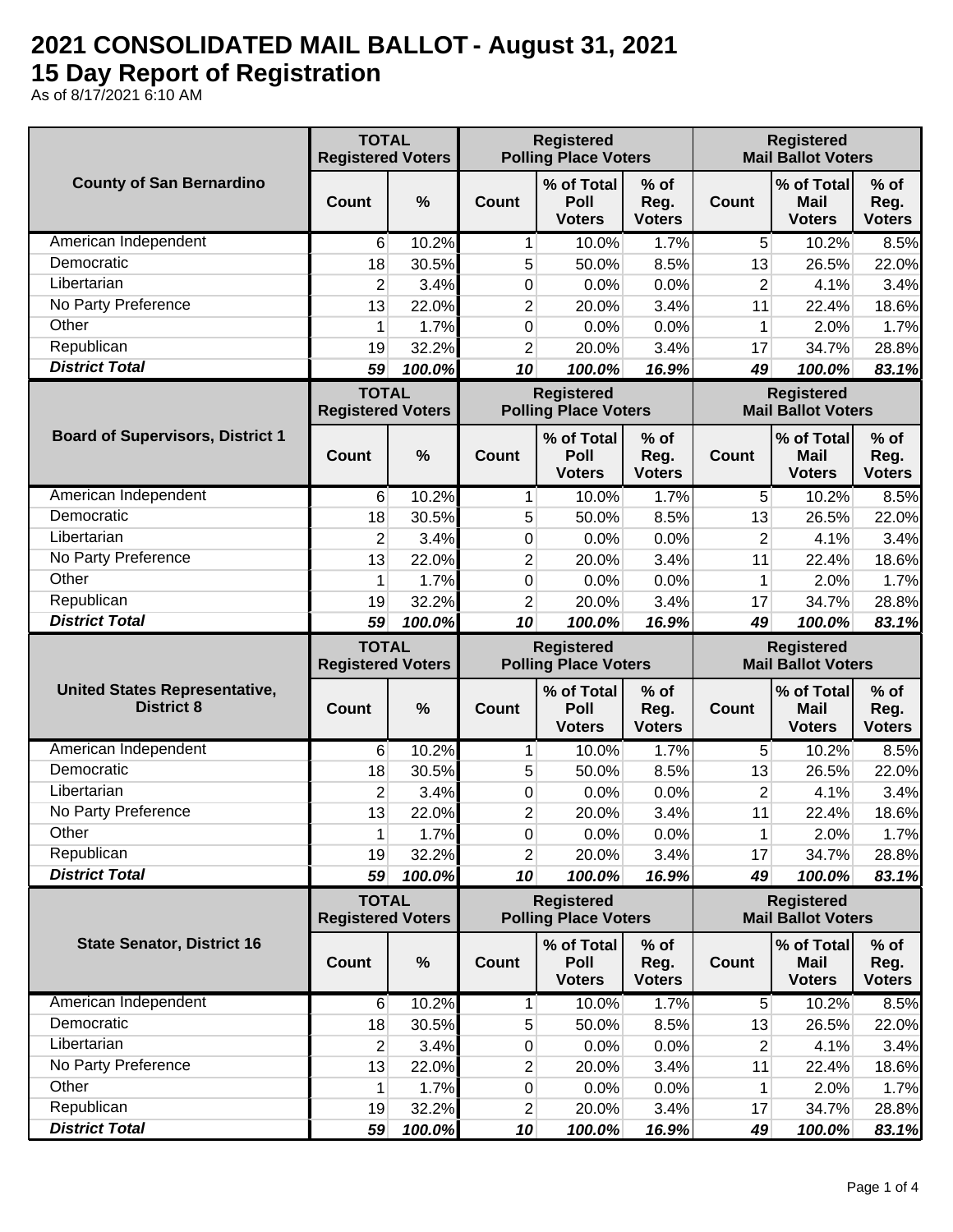|                                                                         | <b>TOTAL</b><br><b>Registered Voters</b> |               | <b>Registered</b><br><b>Polling Place Voters</b> |                                                  |                                 | <b>Registered</b><br><b>Mail Ballot Voters</b> |                                                |                                                                                             |
|-------------------------------------------------------------------------|------------------------------------------|---------------|--------------------------------------------------|--------------------------------------------------|---------------------------------|------------------------------------------------|------------------------------------------------|---------------------------------------------------------------------------------------------|
| <b>State Assembly, District 33</b>                                      | Count                                    | $\frac{0}{0}$ | Count                                            | % of Total<br>Poll<br><b>Voters</b>              | % of<br>Reg.<br><b>Voters</b>   | <b>Count</b>                                   | % of Total<br><b>Mail</b><br><b>Voters</b>     | $%$ of<br>Reg.<br><b>Voters</b>                                                             |
| American Independent                                                    | 6                                        | 10.2%         | 1                                                | 10.0%                                            | 1.7%                            | 5                                              | 10.2%                                          | 8.5%                                                                                        |
| Democratic                                                              | 18                                       | 30.5%         | 5                                                | 50.0%                                            | 8.5%                            | 13                                             | 26.5%                                          | 22.0%                                                                                       |
| Libertarian                                                             | 2                                        | 3.4%          | 0                                                | 0.0%                                             | 0.0%                            | $\overline{2}$                                 | 4.1%                                           | 3.4%                                                                                        |
| No Party Preference                                                     | 13                                       | 22.0%         | 2                                                | 20.0%                                            | 3.4%                            | 11                                             | 22.4%                                          | 18.6%                                                                                       |
| Other                                                                   | 1                                        | 1.7%          | 0                                                | 0.0%                                             | 0.0%                            | 1                                              | 2.0%                                           | 1.7%                                                                                        |
| Republican                                                              | 19                                       | 32.2%         | 2                                                | 20.0%                                            | 3.4%                            | 17                                             | 34.7%                                          | 28.8%                                                                                       |
| <b>District Total</b>                                                   | 59                                       | 100.0%        | 10                                               | 100.0%                                           | 16.9%                           | 49                                             | 100.0%                                         | 83.1%                                                                                       |
|                                                                         | <b>TOTAL</b><br><b>Registered Voters</b> |               | <b>Registered</b><br><b>Polling Place Voters</b> |                                                  |                                 |                                                | <b>Registered</b><br><b>Mail Ballot Voters</b> |                                                                                             |
| <b>State of California, Board of</b><br><b>Equalization, District 1</b> | <b>Count</b>                             | $\frac{0}{0}$ | Count                                            | % of Total<br>Poll<br><b>Voters</b>              | % of<br>Reg.<br><b>Voters</b>   | Count                                          | % of Total<br><b>Mail</b><br><b>Voters</b>     | $%$ of<br>Reg.<br><b>Voters</b>                                                             |
| American Independent                                                    | 6                                        | 10.2%         | 1                                                | 10.0%                                            | 1.7%                            | 5                                              | 10.2%                                          | 8.5%                                                                                        |
| Democratic                                                              | 18                                       | 30.5%         | 5                                                | 50.0%                                            | 8.5%                            | 13                                             | 26.5%                                          | 22.0%                                                                                       |
| Libertarian                                                             | $\overline{2}$                           | 3.4%          | 0                                                | 0.0%                                             | 0.0%                            | $\overline{2}$                                 | 4.1%                                           | 3.4%                                                                                        |
| No Party Preference                                                     | 13                                       | 22.0%         | $\overline{c}$                                   | 20.0%                                            | 3.4%                            | 11                                             | 22.4%                                          | 18.6%                                                                                       |
| Other                                                                   | 1                                        | 1.7%          | 0                                                | 0.0%                                             | 0.0%                            | 1                                              | 2.0%                                           | 1.7%                                                                                        |
| Republican                                                              | 19                                       | 32.2%         | $\overline{2}$                                   | 20.0%                                            | 3.4%                            | 17                                             | 34.7%                                          | 28.8%                                                                                       |
| <b>District Total</b>                                                   | 59                                       | 100.0%        | 10                                               | 100.0%                                           | 16.9%                           | 49                                             | 100.0%                                         | 83.1%                                                                                       |
|                                                                         | <b>TOTAL</b><br><b>Registered Voters</b> |               |                                                  |                                                  |                                 |                                                |                                                |                                                                                             |
|                                                                         |                                          |               |                                                  | <b>Registered</b><br><b>Polling Place Voters</b> |                                 |                                                | <b>Registered</b><br><b>Mail Ballot Voters</b> |                                                                                             |
| County of San Bernardino, Board of<br><b>Education, Area A</b>          | <b>Count</b>                             | $\frac{0}{0}$ | Count                                            | % of Total<br>Poll<br><b>Voters</b>              | $%$ of<br>Reg.<br><b>Voters</b> | Count                                          | % of Total<br><b>Mail</b><br><b>Voters</b>     | $%$ of<br>Reg.<br><b>Voters</b>                                                             |
| American Independent                                                    | $6 \mid$                                 | 10.2%         | $\mathbf{1}$                                     | 10.0%                                            | 1.7%                            | 5                                              | 10.2%                                          | 8.5%                                                                                        |
| Democratic                                                              | 18                                       | 30.5%         | 5                                                | 50.0%                                            | 8.5%                            | 13                                             | 26.5%                                          | 22.0%                                                                                       |
| Libertarian                                                             | $\overline{2}$                           | 3.4%          | 0                                                | 0.0%                                             | 0.0%                            | $\overline{2}$                                 | 4.1%                                           |                                                                                             |
| No Party Preference                                                     | 13                                       | 22.0%         | $\overline{2}$                                   | 20.0%                                            | 3.4%                            | 11                                             | 22.4%                                          |                                                                                             |
| Other                                                                   | 1                                        | 1.7%          | $\overline{0}$                                   | 0.0%                                             | 0.0%                            | 1                                              | 2.0%                                           | 3.4%                                                                                        |
| Republican                                                              | 19                                       | 32.2%         | 2                                                | 20.0%                                            | 3.4%                            | 17                                             | 34.7%                                          |                                                                                             |
| <b>District Total</b>                                                   | 59                                       | 100.0%        | 10                                               | 100.0%                                           | 16.9%                           | 49                                             | 100.0%                                         |                                                                                             |
|                                                                         | <b>TOTAL</b><br><b>Registered Voters</b> |               |                                                  | <b>Registered</b><br><b>Polling Place Voters</b> |                                 |                                                | <b>Registered</b><br><b>Mail Ballot Voters</b> |                                                                                             |
| <b>Apple Valley Unified School District</b>                             | <b>Count</b>                             | $\%$          | Count                                            | % of Total<br>Poll<br><b>Voters</b>              | $%$ of<br>Reg.<br><b>Voters</b> | <b>Count</b>                                   | % of Total<br><b>Mail</b><br><b>Voters</b>     | $%$ of<br>Reg.<br><b>Voters</b>                                                             |
| American Independent                                                    | 6                                        | 10.2%         | 1                                                | 10.0%                                            | 1.7%                            | 5                                              | 10.2%                                          |                                                                                             |
| Democratic                                                              | 18                                       | 30.5%         | 5                                                | 50.0%                                            | 8.5%                            | 13                                             | 26.5%                                          |                                                                                             |
| Libertarian                                                             | $\overline{\mathbf{c}}$                  | 3.4%          | 0                                                | 0.0%                                             | 0.0%                            | $\overline{2}$                                 | 4.1%                                           |                                                                                             |
| No Party Preference                                                     | 13                                       | 22.0%         | 2                                                | 20.0%                                            | 3.4%                            | 11                                             | 22.4%                                          |                                                                                             |
| Other                                                                   | 1                                        | 1.7%          | 0                                                | 0.0%                                             | 0.0%                            | 1                                              | 2.0%                                           |                                                                                             |
| Republican<br><b>District Total</b>                                     | 19                                       | 32.2%         | 2                                                | 20.0%                                            | 3.4%                            | 17                                             | 34.7%                                          | 18.6%<br>1.7%<br>28.8%<br>83.1%<br>8.5%<br>22.0%<br>3.4%<br>18.6%<br>1.7%<br>28.8%<br>83.1% |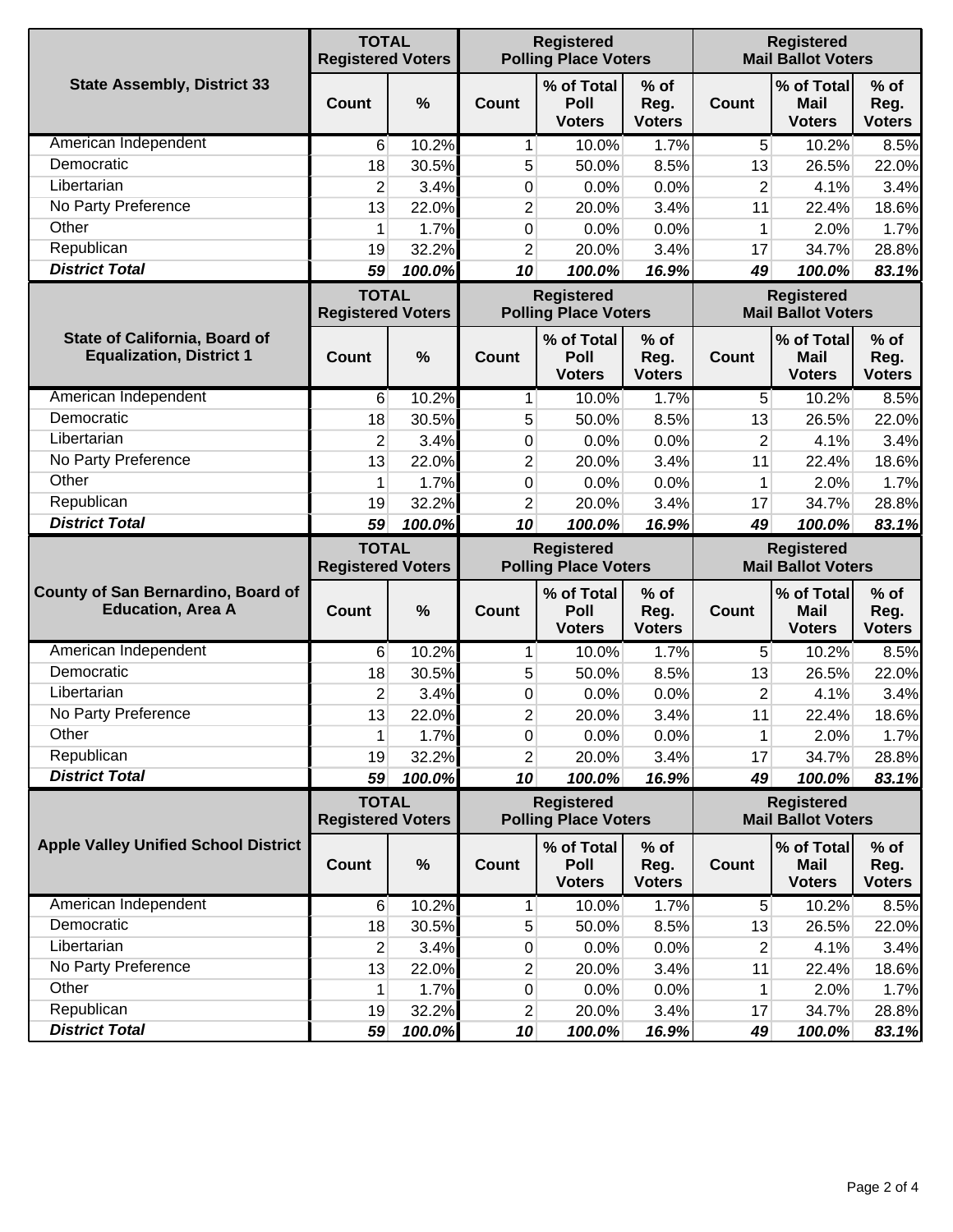|                                                            | <b>TOTAL</b><br><b>Registered Voters</b> |               | <b>Registered</b><br><b>Polling Place Voters</b> |                                                  |                                 | <b>Registered</b><br><b>Mail Ballot Voters</b> |                                                |                                                          |
|------------------------------------------------------------|------------------------------------------|---------------|--------------------------------------------------|--------------------------------------------------|---------------------------------|------------------------------------------------|------------------------------------------------|----------------------------------------------------------|
| <b>Apple Valley Unified School District,</b><br>Area 1     | <b>Count</b>                             | $\frac{0}{0}$ | Count                                            | % of Total<br>Poll<br><b>Voters</b>              | % of<br>Reg.<br><b>Voters</b>   | <b>Count</b>                                   | % of Total<br><b>Mail</b><br><b>Voters</b>     | $%$ of<br>Reg.<br><b>Voters</b>                          |
| American Independent                                       | 6                                        | 10.2%         | 1                                                | 10.0%                                            | 1.7%                            | 5                                              | 10.2%                                          | 8.5%                                                     |
| Democratic                                                 | 18                                       | 30.5%         | 5                                                | 50.0%                                            | 8.5%                            | 13                                             | 26.5%                                          | 22.0%                                                    |
| Libertarian                                                | $\overline{2}$                           | 3.4%          | 0                                                | 0.0%                                             | 0.0%                            | $\overline{2}$                                 | 4.1%                                           | 3.4%                                                     |
| No Party Preference                                        | 13                                       | 22.0%         | 2                                                | 20.0%                                            | 3.4%                            | 11                                             | 22.4%                                          | 18.6%                                                    |
| Other                                                      | 1                                        | 1.7%          | 0                                                | 0.0%                                             | 0.0%                            | 1                                              | 2.0%                                           | 1.7%                                                     |
| Republican                                                 | 19                                       | 32.2%         | $\overline{2}$                                   | 20.0%                                            | 3.4%                            | 17                                             | 34.7%                                          | 28.8%                                                    |
| <b>District Total</b>                                      | 59                                       | 100.0%        | 10                                               | 100.0%                                           | 16.9%                           | 49                                             | 100.0%                                         | 83.1%                                                    |
|                                                            | <b>TOTAL</b><br><b>Registered Voters</b> |               | <b>Registered</b><br><b>Polling Place Voters</b> |                                                  |                                 | <b>Registered</b><br><b>Mail Ballot Voters</b> |                                                |                                                          |
| <b>Victor Valley Community College</b><br><b>District</b>  | <b>Count</b>                             | $\frac{0}{0}$ | <b>Count</b>                                     | % of Total<br>Poll<br><b>Voters</b>              | % of<br>Reg.<br><b>Voters</b>   | Count                                          | % of Total<br><b>Mail</b><br><b>Voters</b>     | $%$ of<br>Reg.<br><b>Voters</b>                          |
| American Independent                                       | 6                                        | 10.2%         | 1                                                | 10.0%                                            | 1.7%                            | 5                                              | 10.2%                                          | 8.5%                                                     |
| Democratic                                                 | 18                                       | 30.5%         | 5                                                | 50.0%                                            | 8.5%                            | 13                                             | 26.5%                                          | 22.0%                                                    |
| Libertarian                                                | 2                                        | 3.4%          | 0                                                | 0.0%                                             | 0.0%                            | $\overline{2}$                                 | 4.1%                                           | 3.4%                                                     |
| No Party Preference                                        | 13                                       | 22.0%         | $\overline{2}$                                   | 20.0%                                            | 3.4%                            | 11                                             | 22.4%                                          | 18.6%                                                    |
| Other                                                      | 1                                        | 1.7%          | 0                                                | 0.0%                                             | 0.0%                            | 1                                              | 2.0%                                           | 1.7%                                                     |
| Republican                                                 | 19                                       | 32.2%         | $\overline{2}$                                   | 20.0%                                            | 3.4%                            | 17                                             | 34.7%                                          | 28.8%                                                    |
| <b>District Total</b>                                      | 59                                       | 100.0%        | 10                                               | 100.0%                                           | 16.9%                           | 49                                             | 100.0%                                         | 83.1%                                                    |
|                                                            | <b>TOTAL</b><br><b>Registered Voters</b> |               | <b>Registered</b><br><b>Polling Place Voters</b> |                                                  |                                 | <b>Registered</b><br><b>Mail Ballot Voters</b> |                                                |                                                          |
|                                                            |                                          |               |                                                  |                                                  |                                 |                                                |                                                |                                                          |
| <b>Victor Valley Community College</b><br>District, Area 5 | Count                                    | $\frac{0}{0}$ | Count                                            | % of Total<br>Poll<br><b>Voters</b>              | $%$ of<br>Reg.<br><b>Voters</b> | <b>Count</b>                                   | % of Total<br><b>Mail</b><br><b>Voters</b>     | $%$ of<br>Reg.<br><b>Voters</b>                          |
| American Independent                                       | $6 \mid$                                 | 10.2%         | 1                                                | 10.0%                                            | 1.7%                            | 5                                              | 10.2%                                          | 8.5%                                                     |
| Democratic                                                 | 18                                       | 30.5%         | 5                                                | 50.0%                                            | 8.5%                            | 13                                             | 26.5%                                          | 22.0%                                                    |
| Libertarian                                                | $\overline{2}$                           | 3.4%          | 0                                                | 0.0%                                             | 0.0%                            | $\overline{2}$                                 | 4.1%                                           |                                                          |
| No Party Preference                                        | 13                                       | 22.0%         | $\overline{2}$                                   | 20.0%                                            | 3.4%                            | 11                                             | 22.4%                                          | 3.4%<br>18.6%                                            |
| Other                                                      | 1                                        | 1.7%          | $\overline{0}$                                   | 0.0%                                             | 0.0%                            | 1                                              | 2.0%                                           | 1.7%                                                     |
| Republican                                                 | 19                                       | 32.2%         | 2                                                | 20.0%                                            | 3.4%                            | 17                                             | 34.7%                                          |                                                          |
| <b>District Total</b>                                      | 59                                       | 100.0%        | 10                                               | 100.0%                                           | 16.9%                           | 49                                             | 100.0%                                         | 28.8%<br>83.1%                                           |
|                                                            | <b>TOTAL</b><br><b>Registered Voters</b> |               |                                                  | <b>Registered</b><br><b>Polling Place Voters</b> |                                 |                                                | <b>Registered</b><br><b>Mail Ballot Voters</b> |                                                          |
| <b>Apple Valley Fire Protection District</b>               | <b>Count</b>                             | $\%$          | <b>Count</b>                                     | % of Total<br>Poll<br><b>Voters</b>              | $%$ of<br>Reg.<br><b>Voters</b> | <b>Count</b>                                   | % of Total<br><b>Mail</b><br><b>Voters</b>     | $%$ of<br>Reg.<br><b>Voters</b>                          |
| American Independent                                       | 6                                        | 10.2%         | 1                                                | 10.0%                                            | 1.7%                            | 5                                              | 10.2%                                          |                                                          |
| Democratic                                                 | 18                                       | 30.5%         | 5                                                | 50.0%                                            | 8.5%                            | 13                                             | 26.5%                                          |                                                          |
| Libertarian                                                | $\overline{2}$                           | 3.4%          | $\mathbf 0$                                      | 0.0%                                             | 0.0%                            | 2                                              | 4.1%                                           |                                                          |
| No Party Preference                                        | 13                                       | 22.0%         | 2                                                | 20.0%                                            | 3.4%                            | 11                                             | 22.4%                                          |                                                          |
| Other                                                      | 1                                        | 1.7%          | $\pmb{0}$                                        | 0.0%                                             | 0.0%                            | 1                                              | 2.0%                                           |                                                          |
| Republican<br><b>District Total</b>                        | 19                                       | 32.2%         | 2<br>10                                          | 20.0%                                            | 3.4%<br>16.9%                   | 17                                             | 34.7%                                          | 8.5%<br>22.0%<br>3.4%<br>18.6%<br>1.7%<br>28.8%<br>83.1% |